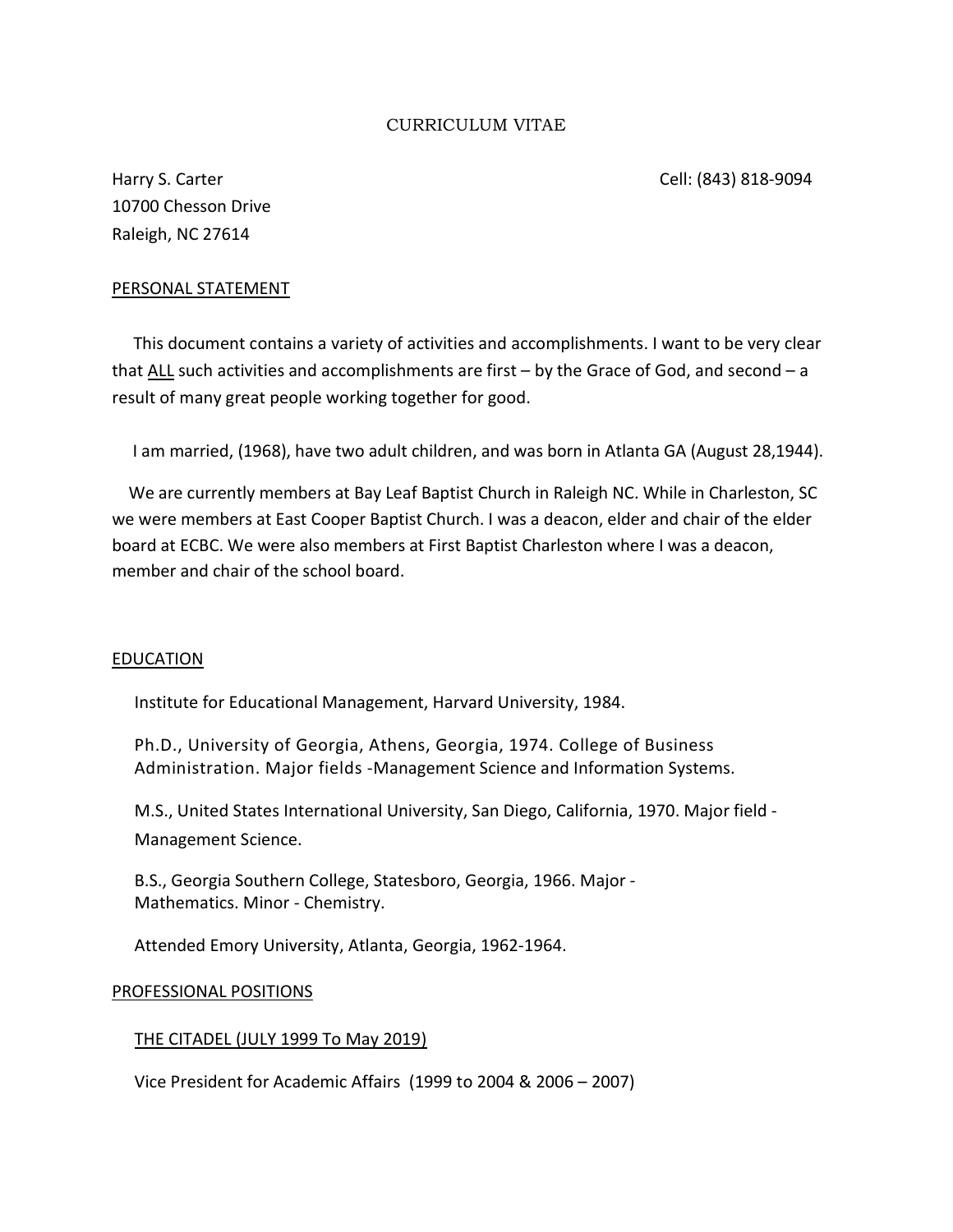Professor of Business Administration and Leadership Studies Interim Director of the Krause Center for Leadership and Ethics

## GEORGIA SOUTHERN UNIVERSITY (9/1975 To 6/1999)

Acting President (July 1998 to June 30, 1999)

Acting President (September 1986-September 1987)

Provost/VPAA (January 1982 – June 1998)

Assistant/Associate/Professor of Management (8/1975 – 6/1999)

## VIRGINIA COMMONWEALTH UNIVERSITY (August 1973 to June 1975)

Assistant Professor of Information Systems

## UNIVERSITY OF GEORGIA (September 1970 to August 1973)

Senior Systems Analyst Alabama Staff Development Project College of Business Administration (January 1973-August 1973)

Instructor and Project Leader Regional Institute of Social Welfare Research School of Social Work (April 1972-January 1973)

Graduate Teaching Assistant College of Business Administration (September 1970-April 1972)

## SAN DIEGO CITY SCHOOLS (October 1969 to September 1970)

Associate Systems Analyst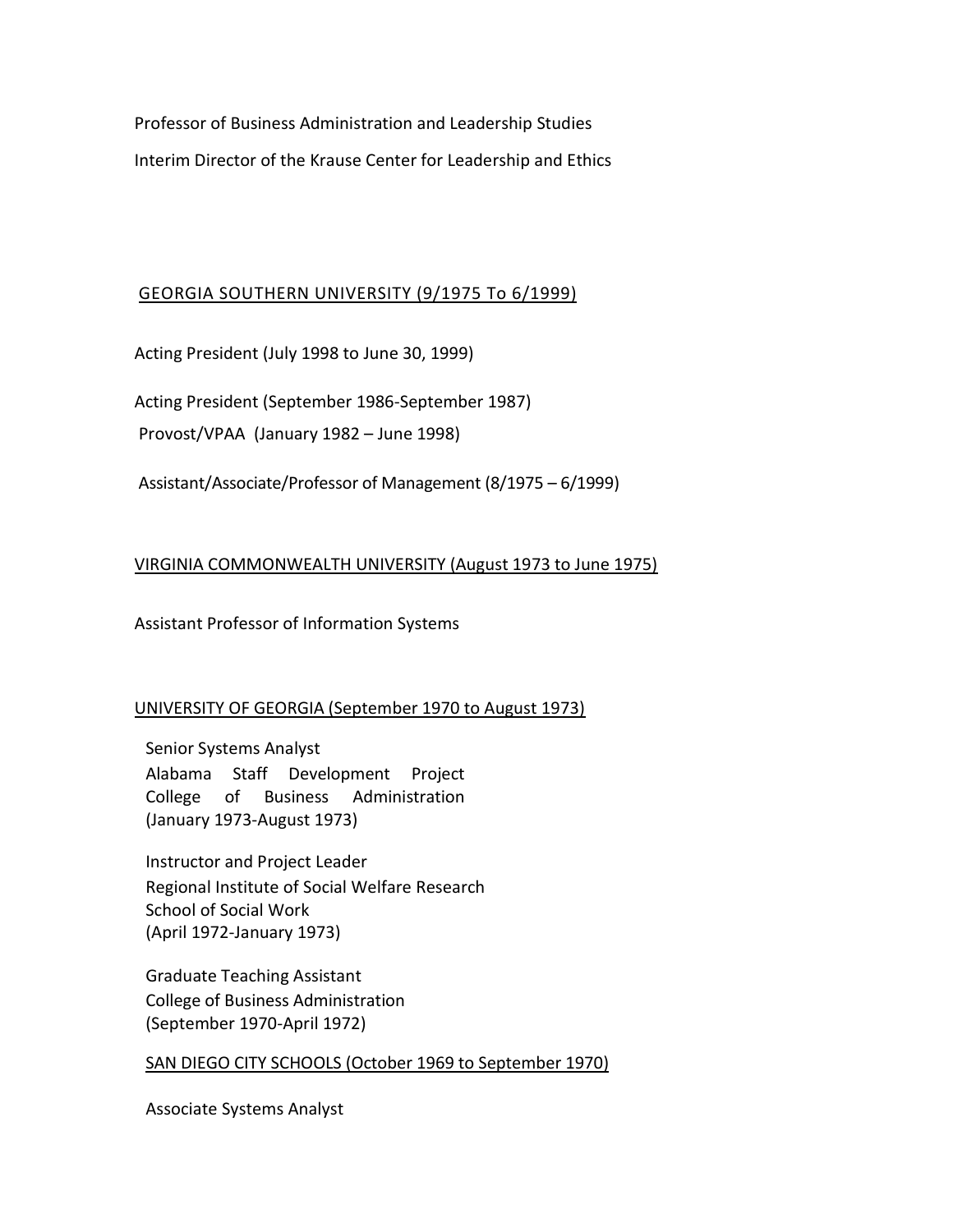#### MILITARY EXPERIENCE

Active Duty United States Navy Lt.j.g. December 1966-October 1969

Active Reserve - Georgia Air National Guard 1971-1973; 1977-1996

Retired as Colonel (federal) and Brigadier General (GA ANG)

## THE CITADEL (1999 – 2019)

### Highlights as VPAA/Provost (1999 to 2004 & AY 2007)

The Citadel first admitted women in the Fall of 1996 and the first four women graduated in May 1999. During my five year tenure as VPAA and Dean of the College, we accomplished SACS reaffirmation and NCAA certification under a co-educational program for the first time in the history of the institution.

During this period I also led an effort to examine the organizational structure of Academic Affairs. This effort resulted in the reorganization of Academic Affairs from 16 academic departments reporting to the VPAA to the establishment of 5 academic schools. In addition, working with the appropriate donors, I was able to repurpose 2 endowed chairs to be used for the deans of Engineering and Business. We were also able to secure endowed chairs for the positions of Dean of Mathematics and Sciences and Dean of Education. I oversaw the search processes for the hiring of the 5 new school deans.

I provided consultation to the President regarding the organizational structure of the institution which resulted in the conversion of the VPAA position to the position of Provost. I became the first Provost of The Citadel.

During my tenure at The Citadel, we designed and implemented a four year series of academic courses focused specifically on leadership. This effort included the redesign of the institution's core values and the establishment of 8 leadership principles which were integrated into these courses. A major service learning component was included in this curriculum.

I was the principle designer of the proposal which led to a major endowment gift to establish the Krause Center for Leadership and Ethics. The Center houses many of the components of the leadership curriculum.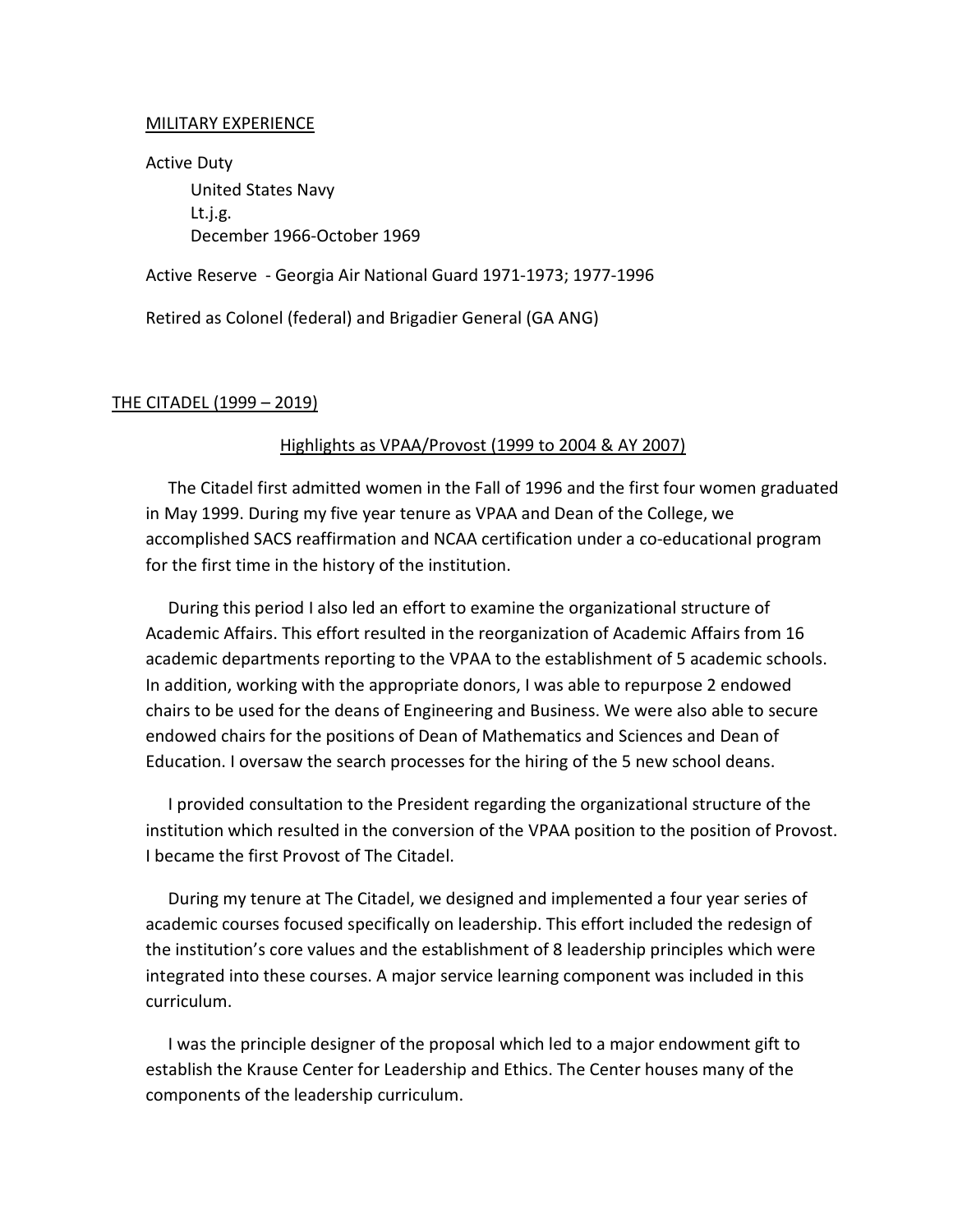I was the first Director of Leadership Studies at The Citadel and was joint developer of the institution's first fully online master's program – in Leadership Studies. I secured two gifts totaling over \$600,000 to support the development of this program.

## GEORGIA SOUTHERN UNIVERSITY (1975 TO 1999)

## Highlights During Acting Presidency (1998 to 1999)

On April 7, 1998, Dr. Nicholas Henry announced his resignation as President effective June 30, 1998. I was asked by the Chancellor to serve as Acting President effective on July 1, 1998, until a permanent successor to Dr. Henry could be elected. This period concluded on June 30, 1999. In the beginning stages of this transition, I indicated that I would not be a candidate for the position on a permanent basis.

I was responsible, as Chief Executive Officer, for a budget of approximately \$180 million, 13,900 students, and approximately 1,850 employees.

As in 1986, I approached the position with a mandate to continue the positive momentum of the University while also maintaining maximum flexibility for the new president.

I consider the following as highlights of institutional accomplishments during the 1999 fiscal year. I credit the faculty, staff, students, and the many supporters of the University for these outstanding accomplishments.

- Implementation of the Semester System beginning in the Fall of 1998.
- Implementation of a new Core Curriculum as a result of converting to the Semester Calendar.
- Approval by the Board of Regents for a \$14 Million Library Expansion Project.
- Approval by the Board of Regents for a \$4 Million Fine Arts Renovation Project.
- Approval by the Board of Regents for a \$2 Million Expansion to the Coastal Georgia Center (in Savannah).
- Implementation of the management of the Coastal Georgia Center beginning July 1, 1998.
- Exceeded the goal and setting a new record for the Annual Fund Campaign (Fall 1998-\$1 Million).
- Secured \$500,000 in private support for the establishment of an Eminent Scholar Chair.
- Secured \$500,000 for a new endowment for music scholarships.
- Secured \$100,000 for a new endowment for scholarships in international trade.
- Secured a pledge for the additional \$250,000 necessary for the establishment of another Eminent Scholar Chair.
- Secured a pledge for at least \$500,000 for naming an academic department.
- Secured approval by the Board of Regents as a site for undergraduate engineering programs to be offered by Georgia Tech on the GSU campus.
- Secured approval for offering selected graduate programs throughout the region.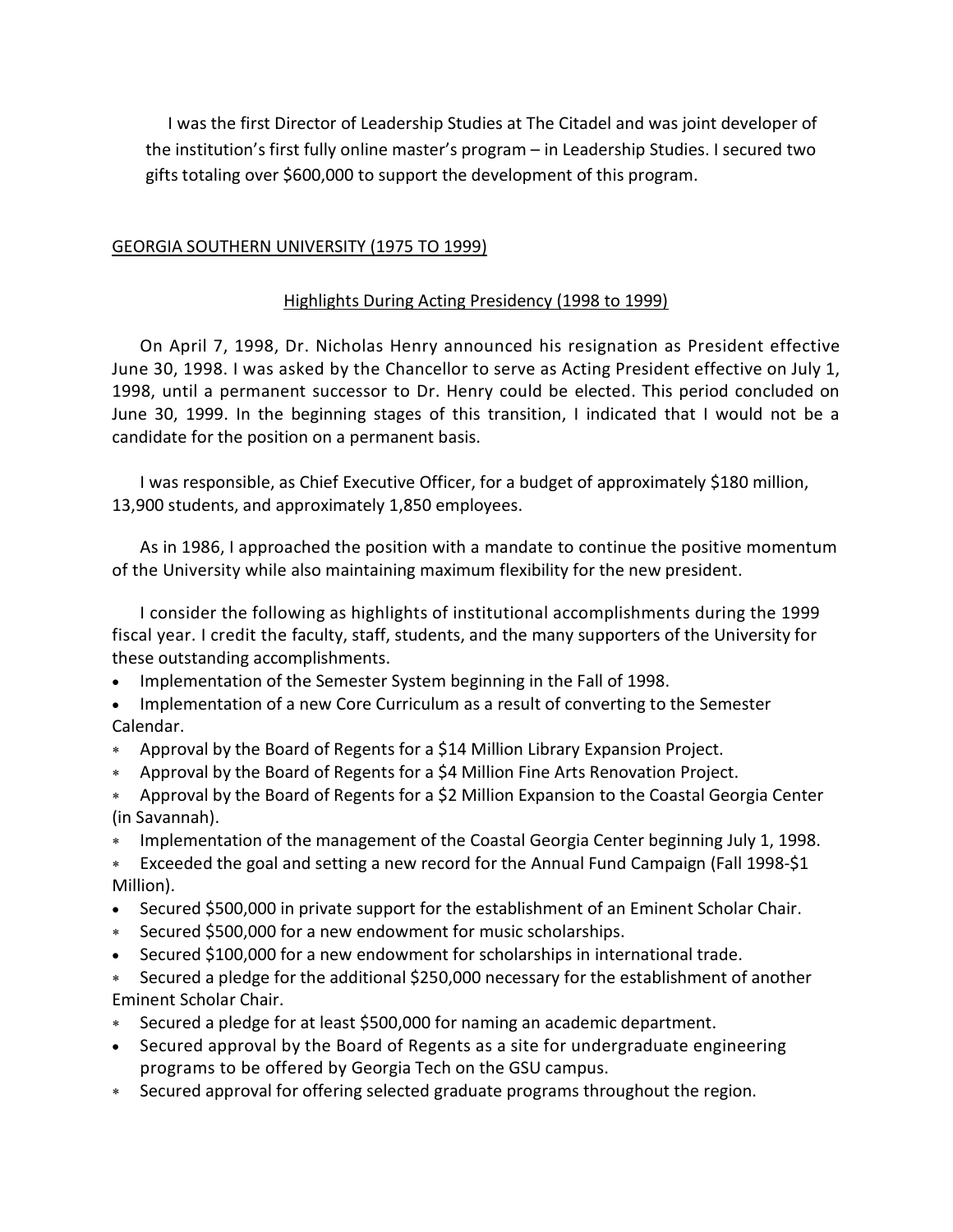- Implementation of a new Education Center in the Hinesville/Liberty County Area in conjunction with four other University System institutions.
- Created the position of Chief Information Officer for FY99.

## Highlights During Acting Presidency (1986-1987)

I assumed the position of Acting President of the College on September 1, 1986, and served in this capacity until August 31, 1987, when our new President, Dr. Henry, arrived. As Acting President, I functioned as the Chief Executive Officer for the institution. In this role, I reported directly to the Chancellor of the University System of Georgia. I was responsible (at the institutional level) for the overall administration, planning and decision-making for the College. This responsibility included over 7,600 students, approximately 1,000 faculty and staff, and a budget in excess of 40 million dollars.

I approached the position of Acting President with a desire to continue the positive momentum of the College. However, within that context, I was aware of the need to maintain flexibility for the new president. I consider the following accomplishments as institutional highlights during my tenure as Acting President. Further, I readily acknowledge that much of the credit for these accomplishments is due to the quality and commitment of the faculty, students, staff, administration and supporters of the College.

- Approval as a site for the Regents' Engineering Transfer Program
- Approval of the B.S. in Health Science
- Establishment of the John 0. Eidson Presidential Award for Excellence
- Establishment of an Instructional Improvement Center
- Selection as a site for the Regents' Summer Enrichment Program
- Enrollment Increases as follows:

| Fall '85 | <b>Fall '86</b> | Fall '87      |
|----------|-----------------|---------------|
| 6935     | 7611 (+9.75%)   | 8766 (+14.4%) |

- Minority faculty Increase from 12 to 23
- State appropriation budget Increase for FY 88 of 2.0 million (excluding inflationary increases)
- Construction of two modular classroom buildings for Fall 1987
- Final design of 9.5 million dollar Student Union
- Exceeding the goal and setting a new record for the Annual Fund Campaign (Fall 1986)

 Commitment from Gulfstream Aerospace Corporation of \$1.25 million to support Engineering Studies at GSC

- NCAA Division 1-AA National Football Championship
- NCAA Division I Basketball Tournament Participant
- Jesse Fletcher Trophy from the Trans American Athletic Conference for Excellence in Intercollegiate Athletics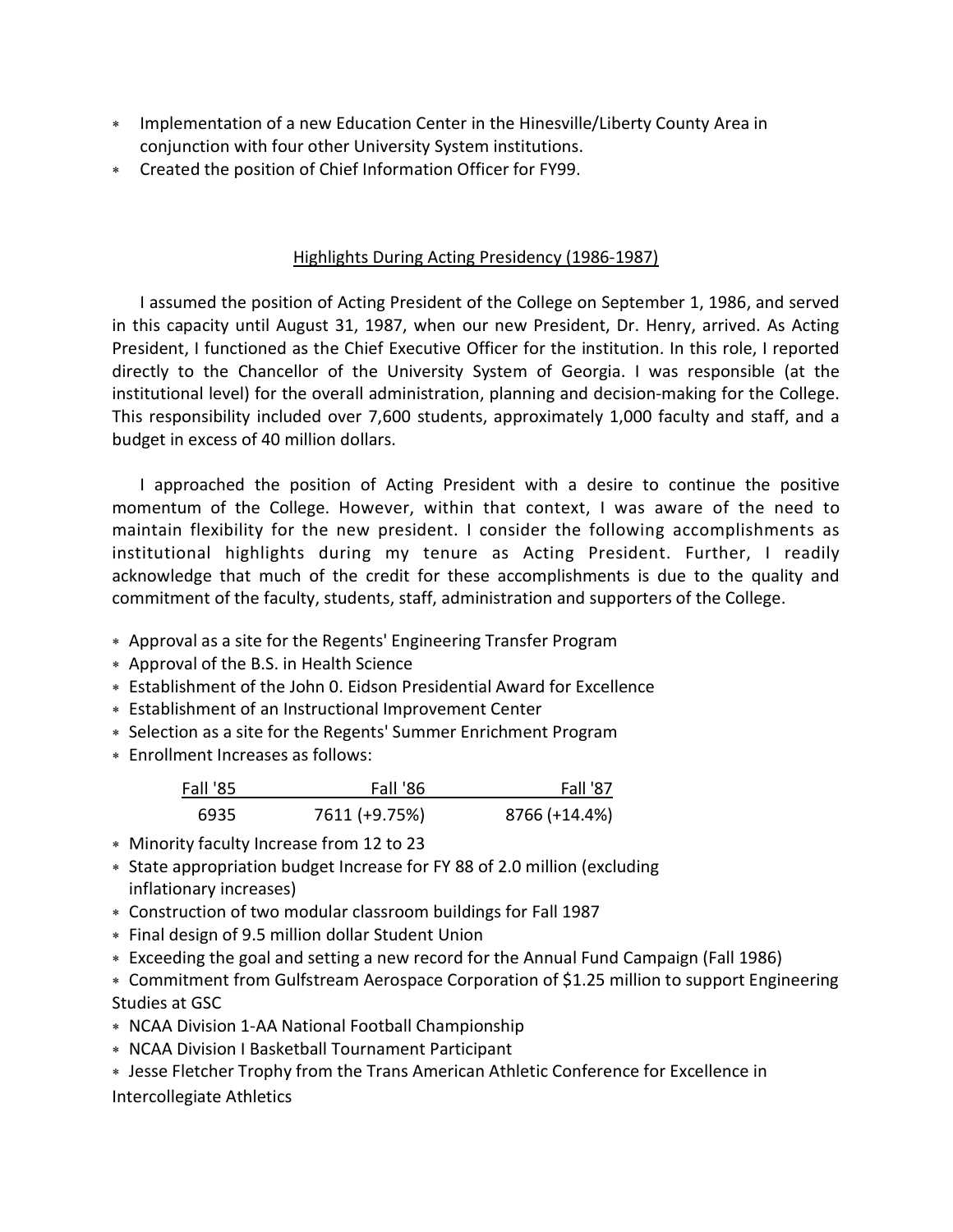## Highlights as Provost/Vice President for Academic Affairs

In the position of Provost/Vice President for Academic Affairs (VPAA), I functioned as the Chief Academic Officer for the University. In addition, I acted as the Chief Executive Officer in the absence of the President. I had supervisory responsibility for a budget in excess of fiftythree million dollars, which involved 12 administrative officers, approximately 630 faculty members, 300 staff members, and approximately 14,000 students. The following major administrative positions report to the Provost/VPAA:

Dean of Liberal Arts & Social Sciences Dean of Business Administration Dean of Education Dean of Health and Prof. Studies Dean of Science and Technology Associate Vice President and Dean of Graduate Studies Associate Vice President and Dean of Undergraduate Studies Director of Computer Services Director of Continuing Education/Public Services Director of Libraries Registrar Assistant Vice President for Academic Affairs

As Provost/Vice President for Academic Affairs, one of my major responsibilities was to coordinate the development of proposals for new degrees or majors and to negotiate approvals of these proposals at the University System level. During my tenure as Provost/VPAA, we obtained approval for and successfully implemented the following new degrees:

Bachelor of General Studies B.A. in Philosophy B.A. in Theatre B.B.A. in Information Systems B.B.A. in Logistics & Intermodal Transportation B.F.A. in Art B.S. in Broadcasting B.S. in Civil Engineering Technology B.S. in Computer Science B.S. in Electrical Engineering Technology B.S. in Health Science B.S. in Industrial Engineering Technology B.S. in Manufacturing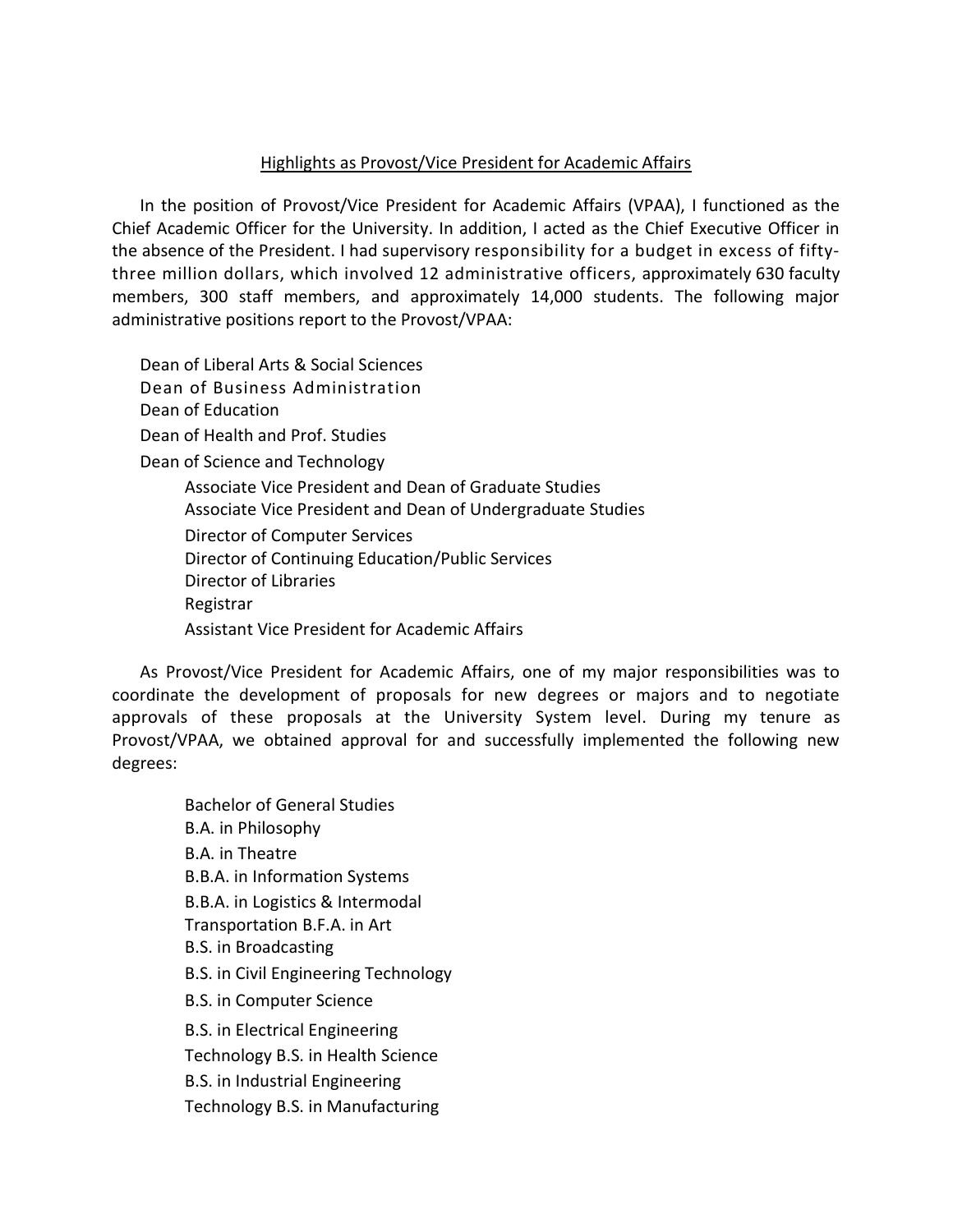B.S. in Mechanical Engineering Technology B.S. in Public Relations B.S. in Speech Communication M.Ed. in French M.Ed. in German M.Ed. in Higher Education Student Services M.Ed. in Spanish M.F.A. in Art M.S. in Exercise Science M.S. in Nursing M.S. in Sport Management Ed.D. in Administration (in cooperation with the University of Georgia) Ed.D. in Administration Ed.D. in Curriculum Studies

Georgia Southern University pursued a very aggressive approach to professional program accreditation. Consequently, during my tenure we had 41 programs which were professionally accredited. As Provost/Vice President for Academic Affairs, I was involved in the assessment and allocation of resources needed for these accreditations and in the actual site visits and follow-up responses. During my tenure as Provost/VPAA, we earned initial or continuing accreditation in the following degree/program areas:

| ı |
|---|
|---|

| <b>Building Construction and Contracting</b>       | ACCE          |
|----------------------------------------------------|---------------|
| <b>Business Administration (Graduate)</b>          | <b>AACSB</b>  |
| <b>Business Administration Accounting</b>          | <b>AACSB</b>  |
| Chemistry                                          | <b>ACS</b>    |
| <b>Computer Science</b>                            | <b>CSAB</b>   |
| Family Life Center/Child Development Program NAECP |               |
| Nursing (Undergraduate and Graduate)               | NLN           |
| <b>Public Administration (Graduate)</b>            | <b>NASPAA</b> |

| <b>Recreation - NRPA</b> |             |
|--------------------------|-------------|
| Outdoor                  |             |
| <b>Public</b>            |             |
| Therapeutic              |             |
| Sport Management         | NASSM/NASPE |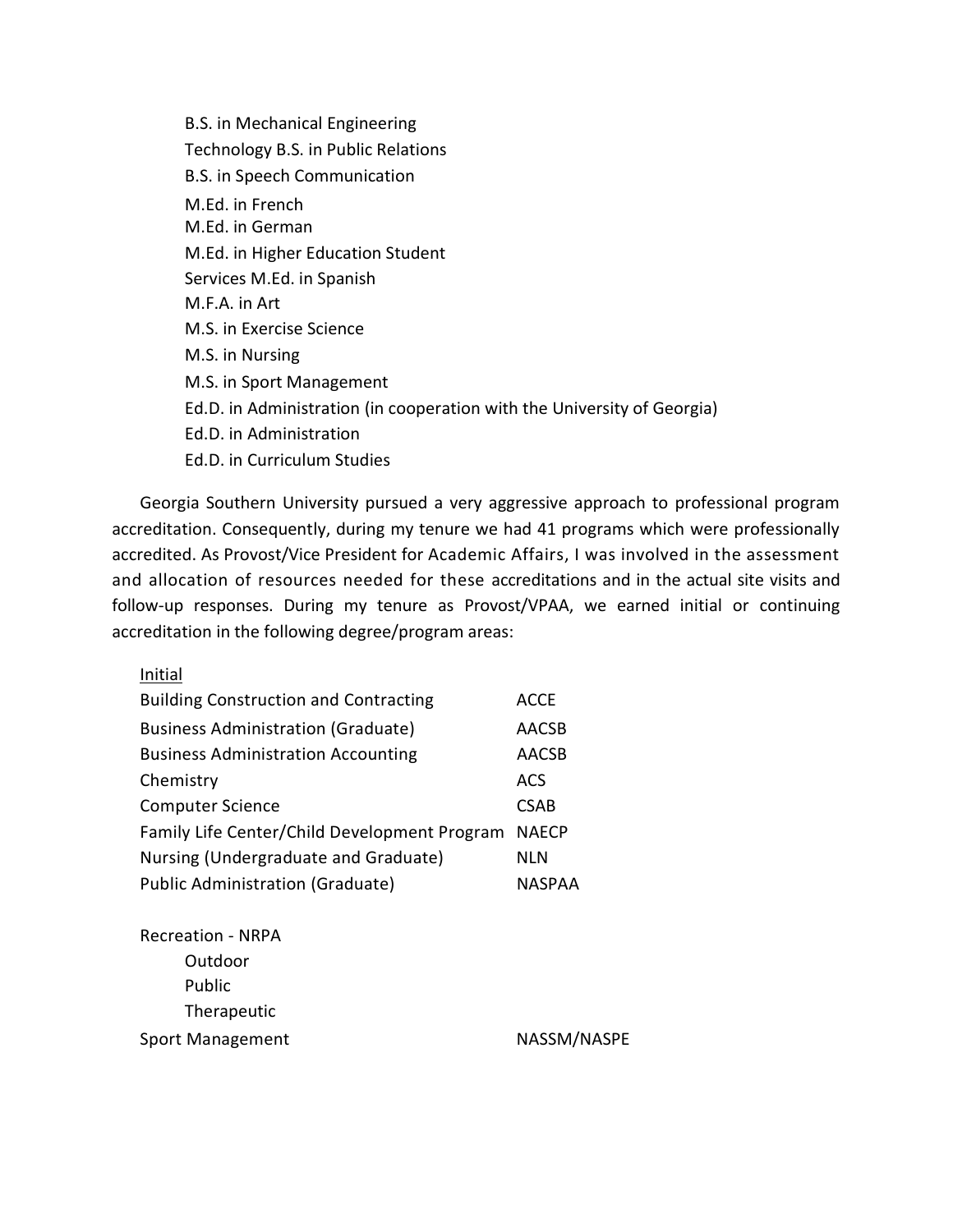Continuing Business Administration AACSB Engineering Technology Technology Accreditation Commission Civil of the ABET Electrical Industrial Mech Foods & Nutrition ADA Industrial Technology NAIT Music (Undergraduate and Graduate) NASM Teacher Education (Undergraduate and Graduate) NCATE

In addition to these program accreditation efforts, I was quite involved in regional (SACS) accreditation for the institution. In 1982, I coordinated the self-study effort and wrote the institutional response to the SACS Visiting Committee report. I was the senior administrator with the responsibility for coordinating the 1992-93 self-study effort.

I was also involved in the planning and coordination of a SACS Substantive Change visit at Georgia Southern. In addition, I directed the University committee for NCAA certification which resulted in full certification in 1995. I have served as a peer review team member for NCAA certification of another university. I have also served on SACS review teams.

During my tenure as Provost/Vice President for Academic Affairs, Georgia Southern experienced tremendous growth. This period of unprecedented growth afforded me an opportunity to be involved with a number of challenges. The enrollment grew from 6,526 to 13,904 from Fall 1984 to Fall 1998 and we grew the faculty from 356 to 631.

During this period of growth we were especially committed to increasing the number and percentage of minority students, faculty and staff. The following data indicate some of our accomplishments in this critical area.

- African-American students in graduate programs in Fall 1995 comprised 11.2% of the total graduate enrollment, which is nearly two times greater than the national participation rate (6.0%) reported in Fall 1993.
- The number of African-American students almost quadrupled from 875 in Fall 85 to 3,351 in Fall 95, while the number of other students less than doubled from 6,060 to 10,806.
- The bachelor's five-year graduation rate for Fall 1990 African-American regular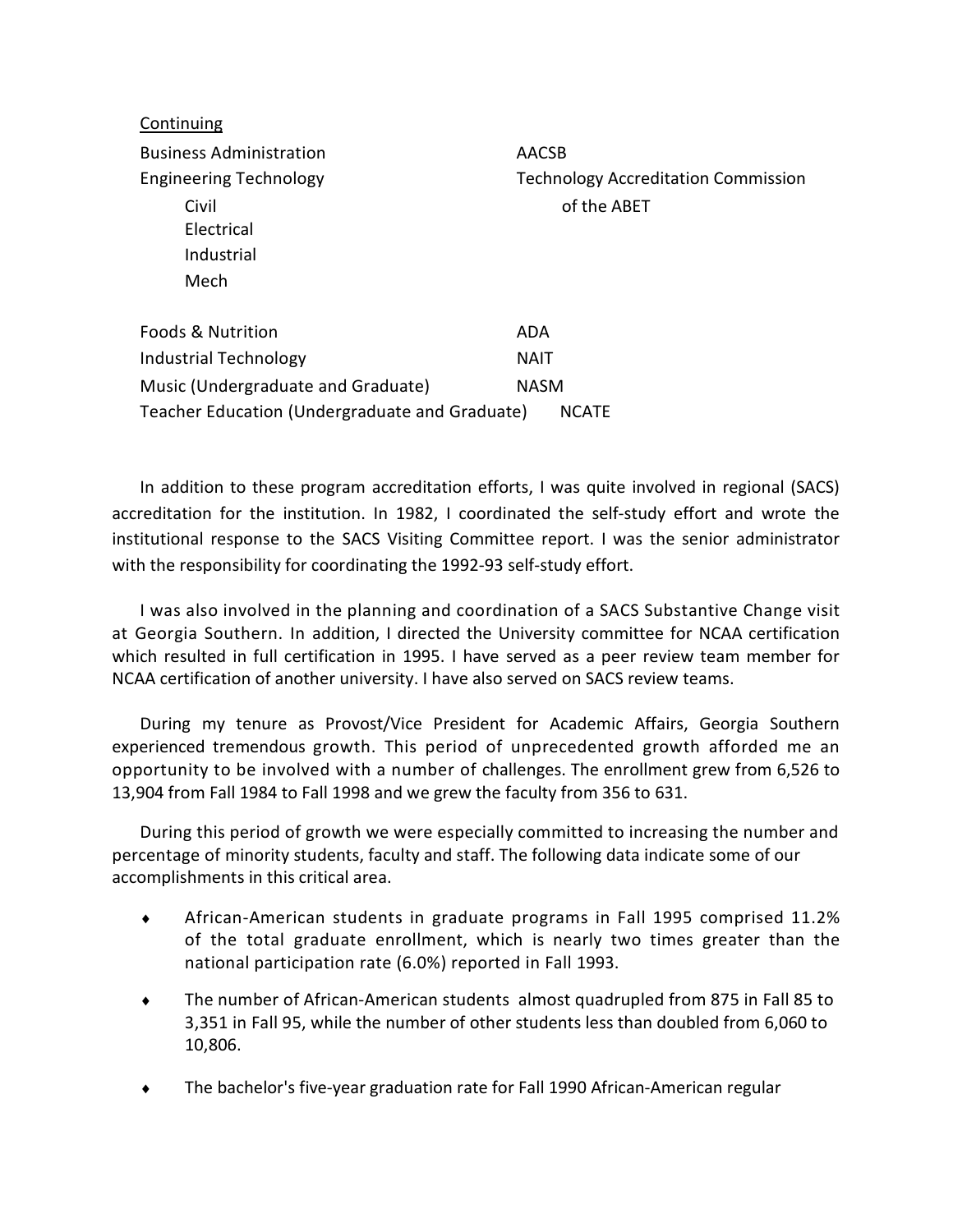freshmen (44.0%) surpassed the rate for all other regular freshmen (36.0%).

## SELECTED PUBLICATIONS

"Certification in Data Processing," Southern Business Review 1977.

"The Use of Computers and management Science Techniques in Georgia Manufacturing Firms," with Leo G. Parrish, Proceedings of the Southeastern Chapter of The Institute of Management Sciences 1977.

"The Application of Work Measurement Procedures in a Public Welfare Agency," Proceedings of the Southeastern Chapter of The Institute of management Sciences 1977 (based on dissertation).

CDC Supplement to BASIC, Wadsworth Publishing Company, 1979.

"Hospital Information Systems: Application to Quality Assurance," with Charles J. Austin, Hospital and Health Services Administration, Vol. 26, No. 5, Fall 1981

### SELECTED PRESENTATIONS

"The Alabama Social Service Information System," with Robert L. Wells and Robert J. Teare, American Public Welfare Association, National Data Processing Convention, 1974.

"Organizing for System Development," with A. Lee Hall, Association for Systems Management Professional Education Seminar, 1975.

"Professionalism in Data Processing," National American Wholesale Grocers Association, Annual Data Processing Convention, 1977.

"Industry and Education in Georgia," 25 Rotary Clubs in Southern Scotland, 1979.

"Hospital Information Systems: Application to Quality Assurance," with Charles J. Austin. Presented at the University of Colorado Medical School Conference on Quality Assurance, January 1980.

"Small College Outreach Programs in the Computing Area," presented at the 1981 Small College Computing Symposium, March 1981, Augustana College.

"The Use of Computers in the High School Mathematics Curriculum in Georgia," presented with Frank Clark at the 1981 ADCIS national meeting in Atlanta, March 1981.

"Awards for Excellence: A Vehicle for Improving Instruction," with Charlene R. Black, Tenth Annual Conference on Improving College and University Teaching and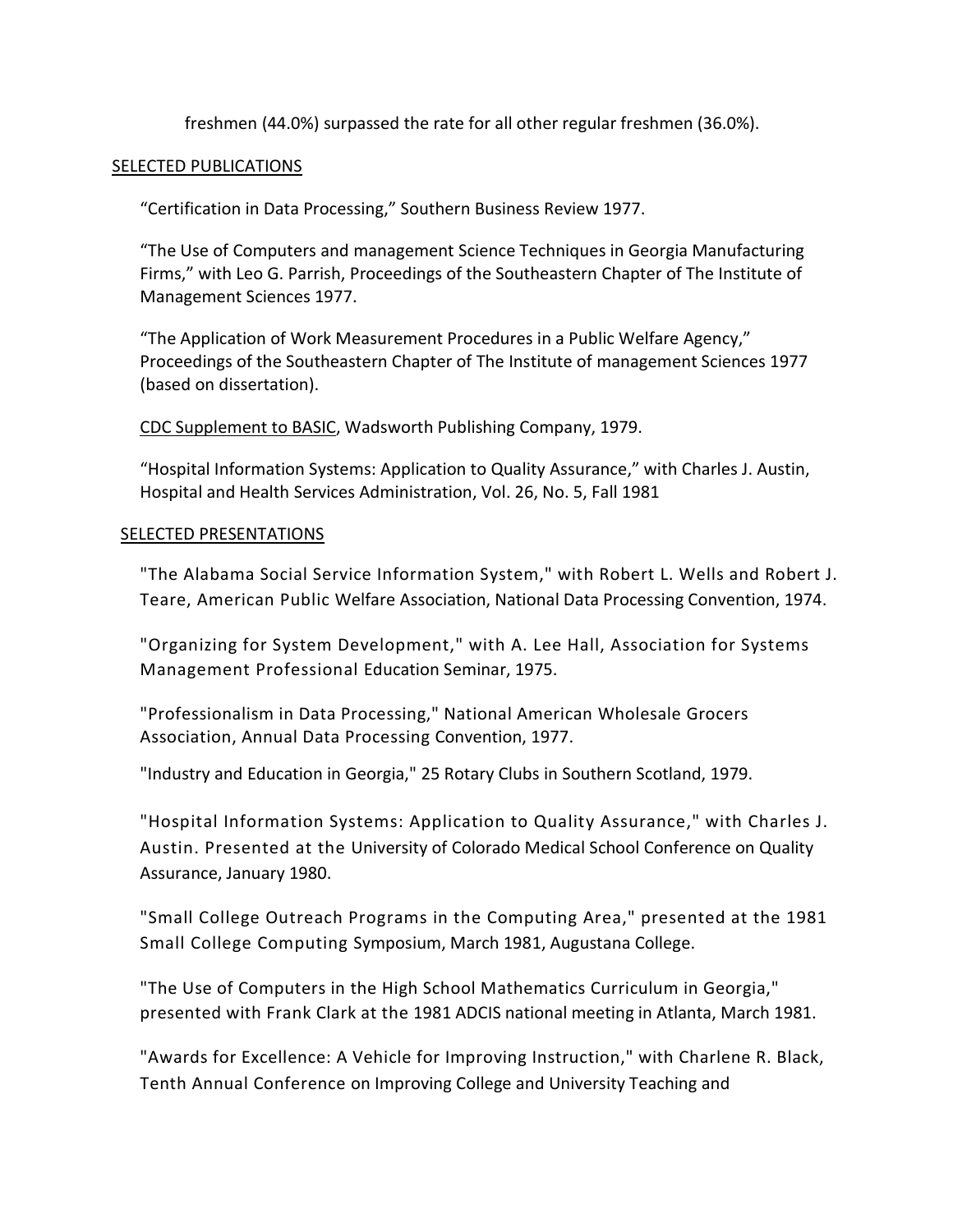Administration, Orlando, Florida; February 28, 1986.

"Awards for Excellence: A Vehicle for Faculty Development," with Charlene R. Black, National Conference on Professional and Personal Renewal for Faculty, Atlanta, Georgia; April 11, 1986.

"Administrative Leadership and Professional Development," Regents' Administrative Development Seminar, Institute of Higher Education, The University of Georgia, September 1987.

"Academic Intervention Strategies for High-Risk Students," with Charlene R. Black and Barbara Bitter, Third International Conference on the First Year Experience, Cambridge, England, July 27, 1988.

## **SELECTED HONORS and AWARDS**

Beta Gamma Sigma

Golden Key National Honor Society

Omicron Delta Kappa

Phi Kappa Phi -- Chapter President 1990

Top 5% of the professors at Georgia Southern (1975-76 and 1977-78 student surveys)

Rotary Group Study Exchange Team Member, Scotland, 1979

American Council on Education Fellow in Academic Administration

Leadership Georgia, Class of 1982

Shell Oil Company, Scholarship to attend IEM, Harvard, 1984

Georgia Southern College Distinguished Alumni Award, 1987

Statesboro-Bulloch County Chamber of Commerce Business Leader of the Year December 1987

Statesboro High School Alumnus of the Year, 1991

Deen Day Smith Award for Service to Mankind, 1994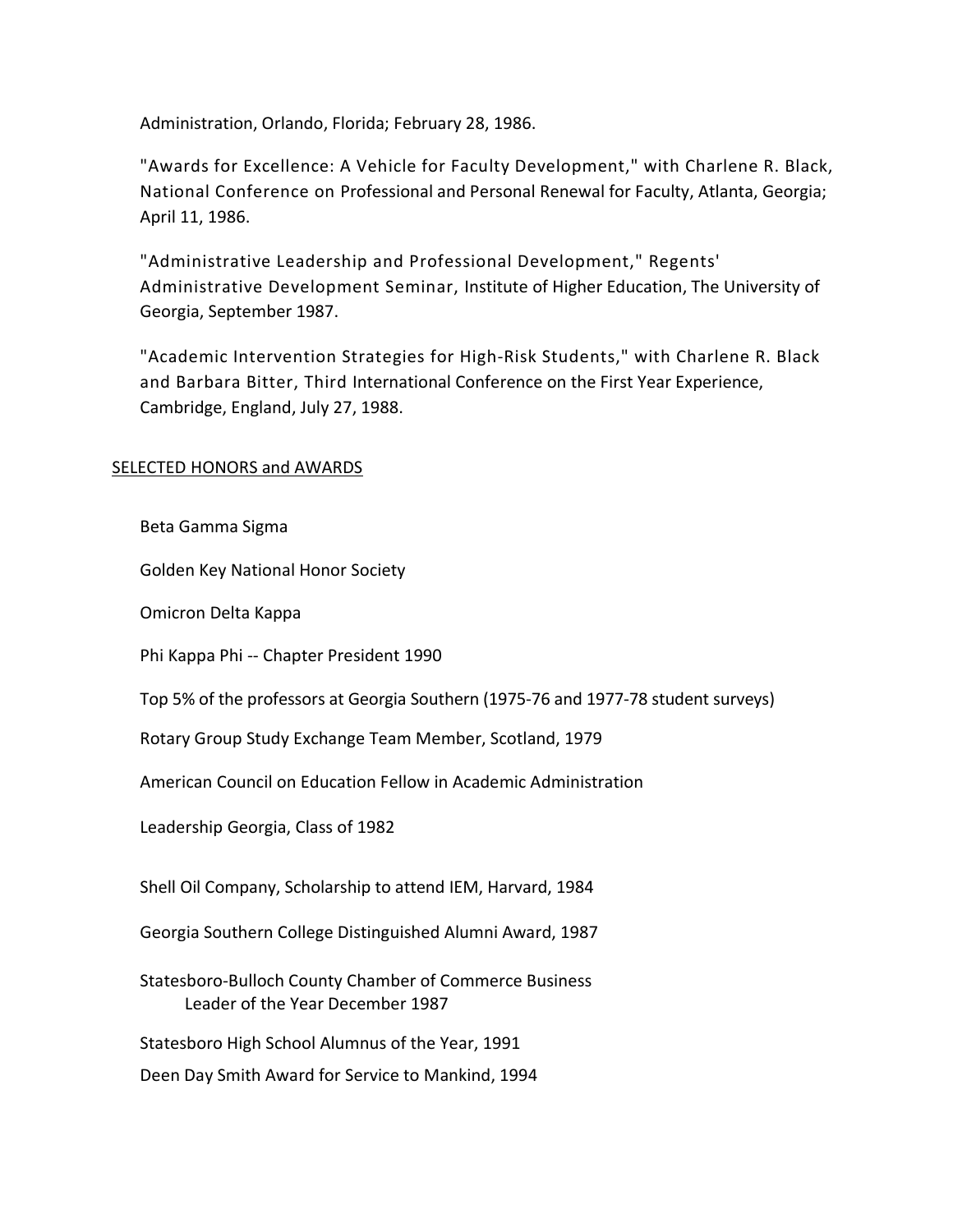Alumnus of the Year GSU Math Department, 1994 Georgia Southern University Distinguished Alumni Award, 1998

The Palmetto Medal, The Citadel, 2009

James A. Grimsley Award as the Outstanding Undergraduate Teacher, The Citadel, 2010

Algernon Sydney Sullivan Award, The Citadel, 2010

#### PREVIOUS VOLUNTEER ACTIVITIES

Bulloch County Board of Education, Member, Vice Chair and Chair

Statesboro Recreation Department, Board of Directors (Chair)

Georgia Recreation and Parks Society Board

Ogeechee Home Health Agency Board

United Way of Bulloch County, President

United Methodist Church, South Georgia Conference on Finance & Administration

 First United Methodist Church (Statesboro, GA) Administrative Board Chair Capital Campaign, Co-Chair Long Range Planning Comm. Chair Sunday School Superintendent Staff/Parish Relations Comm. Chair Sunday School Teacher

Palmetto Christian Academy Board

First Baptist Charleston School Board